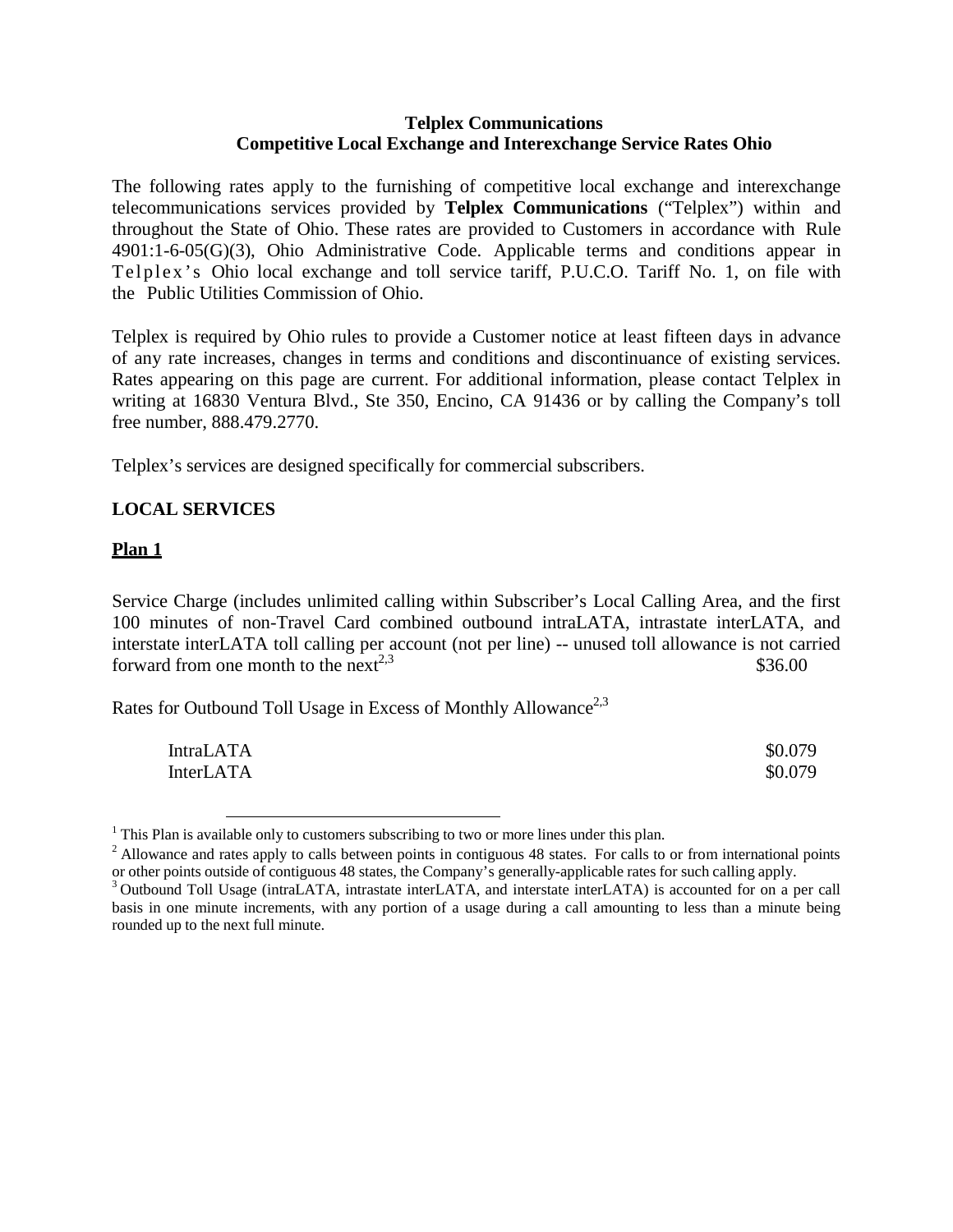#### **Plan 2**

Service Charge (includes unlimited calling within Subscriber's Local Calling Area, two Business Custom Calling Features, and the first 100 minutes of non-Travel Card combined outbound intraLATA, intrastate interLATA, and interstate interLATA toll calling -- unused toll allowance is not carried forward from one month to the  $next^{1,2}$  \$43.00

Rates for Outbound Toll Usage in Excess of Monthly Allowance<sup>23</sup>

| <b>IntraLATA</b> | \$0.079 |
|------------------|---------|
| <b>InterLATA</b> | \$0.079 |

<sup>1</sup> Allowance and rates apply to calls between points in contiguous 48 states. For calls to or from international points or other points outside of contiguous 48 states, the Company's generally-applicable rates for such c

### **Plan 3**

Service Charge (includes unlimited calling within Subscriber's Local Calling Area, and up to 1000 minutes of non-Travel Card outbound intraLATA, intrastate interLATA, and interstate interLATA toll calling). $2^{34}$  \$54.95

Rates for Non-Permitted Uses $^{2,3,4}$ 

| <b>IntraLATA</b> | \$0.079 |
|------------------|---------|
| <b>InterLATA</b> | \$0.079 |

 $1$  This Plan is available only to customers subscribing to two or more lines under this plan.

<sup>&</sup>lt;sup>2</sup> Outbound Toll Usage (intraLATA, intrastate interLATA, and interstate interLATA) is accounted for on a per call basis in one minute increments, with any portion of a usage during a call amounting to less than a minute being rounded up to the next full minute.

<sup>&</sup>lt;sup>2</sup> Allowance and rates apply to calls between points in contiguous 48 states. For calls to or from international points or other points outside of contiguous 48 states, the Company's generally-applicable rates for such c

<sup>&</sup>lt;sup>3</sup> Unlimited calling allowance does not apply to use of service for telemarketing, dial-up internet connections, autodialing, or access to voice chat line services. If service is used for such purposes, the rates for Non-Permitted Uses will apply to all such calling.<br><sup>4</sup> Outbound Toll Usage (intraLATA, intrastate interLATA, and interstate interLATA) is accounted for on a per call

basis in one minute increments, with any portion of a usage during a call amounting to less than a minute being rounded up to the next full minute.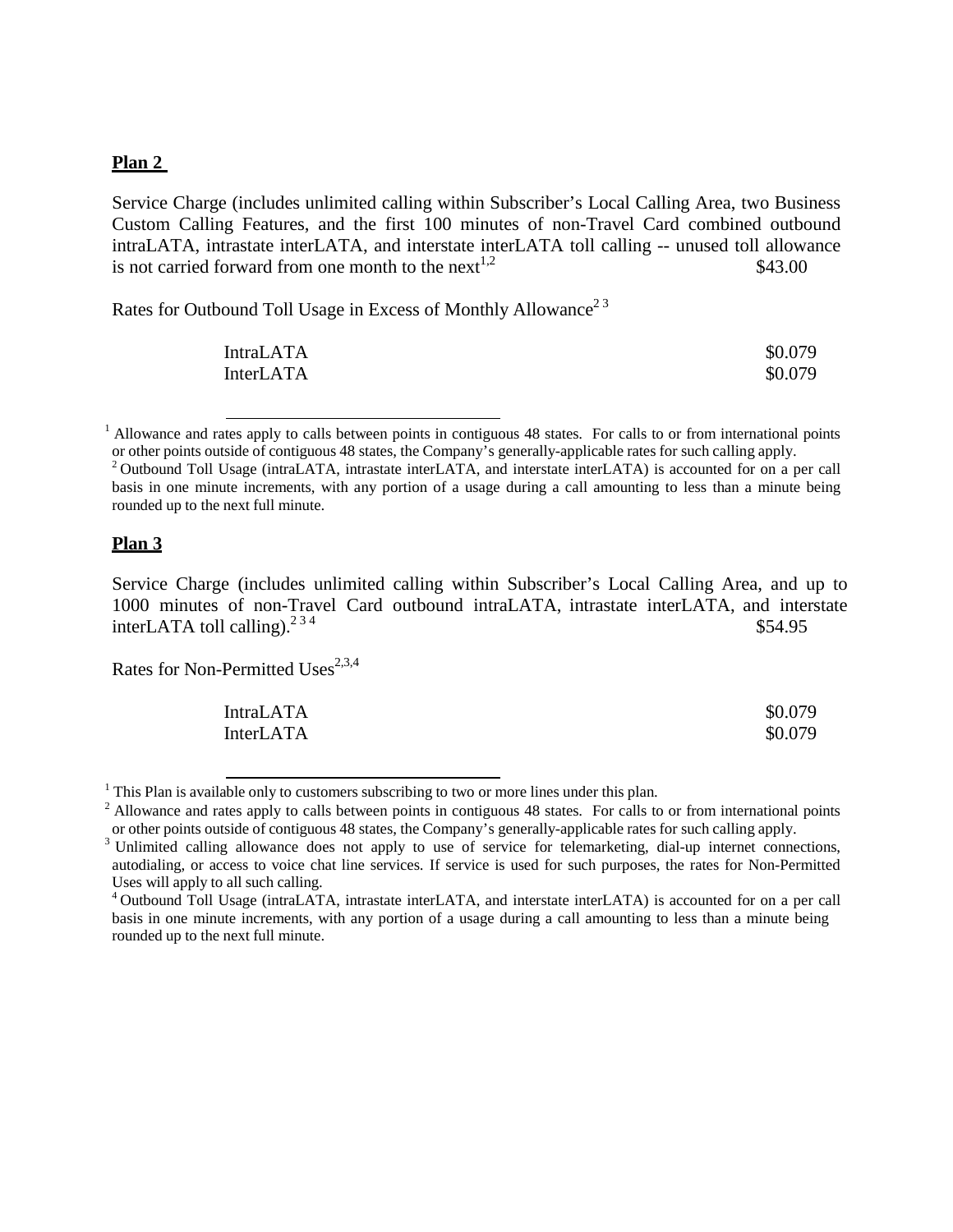#### **Plan 4**

Service Charge (includes unlimited calling within Subscriber's Local Calling Area, Travel Card, two Business Custom Calling Features, and up to 1000 minutes of non-Travel Card outbound intraLATA, intrastate interLATA, and interstate interLATA toll calling).<sup>1,2,3</sup> \$58.50

Rates for Non-Permitted Uses<sup>234</sup>

IntraLATA \$0.079 InterLATA \$0.079

<sup>1</sup> Allowance and rates apply to calls between points in contiguous 48 states. For calls to or from international points or other points outside of contiguous 48 states, the Company's generally-applicable rates for such c

4. \$58.50 rate applies to the first line only; additional lines are \$36.00

#### **Plan 5**

Service Charge (includes unlimited calling within Subscriber's Local Calling Area, and interstate interLATA toll calling at a single per minute rate

\$36.00

Rates for Outbound Toll Usage<sup>3</sup> IntraLATA \$0.059 InterLATA \$0.059

<sup>&</sup>lt;sup>2</sup> Unlimited calling allowance does not apply to use of service for telemarketing, dial-up internet connections, autodialing, or access to voice chat line services. If service is used for such purposes, the rates for Non-Permitted Uses will apply to all such calling.

<sup>&</sup>lt;sup>3</sup> Outbound Toll Usage (intraLATA, intrastate interLATA, and interstate interLATA) is billed on a per call basis in one minute increments, with any portion of a usage during a call amounting to less than a minute being rounded up to the next full minute.

<sup>&</sup>lt;sup>3</sup> Outbound Toll Usage (intraLATA, intrastate interLATA, and interstate interLATA) is billed on a per call basis in one minute increments, with any portion of a usage during a call amounting to less than a minute being rounded up to the next full minute.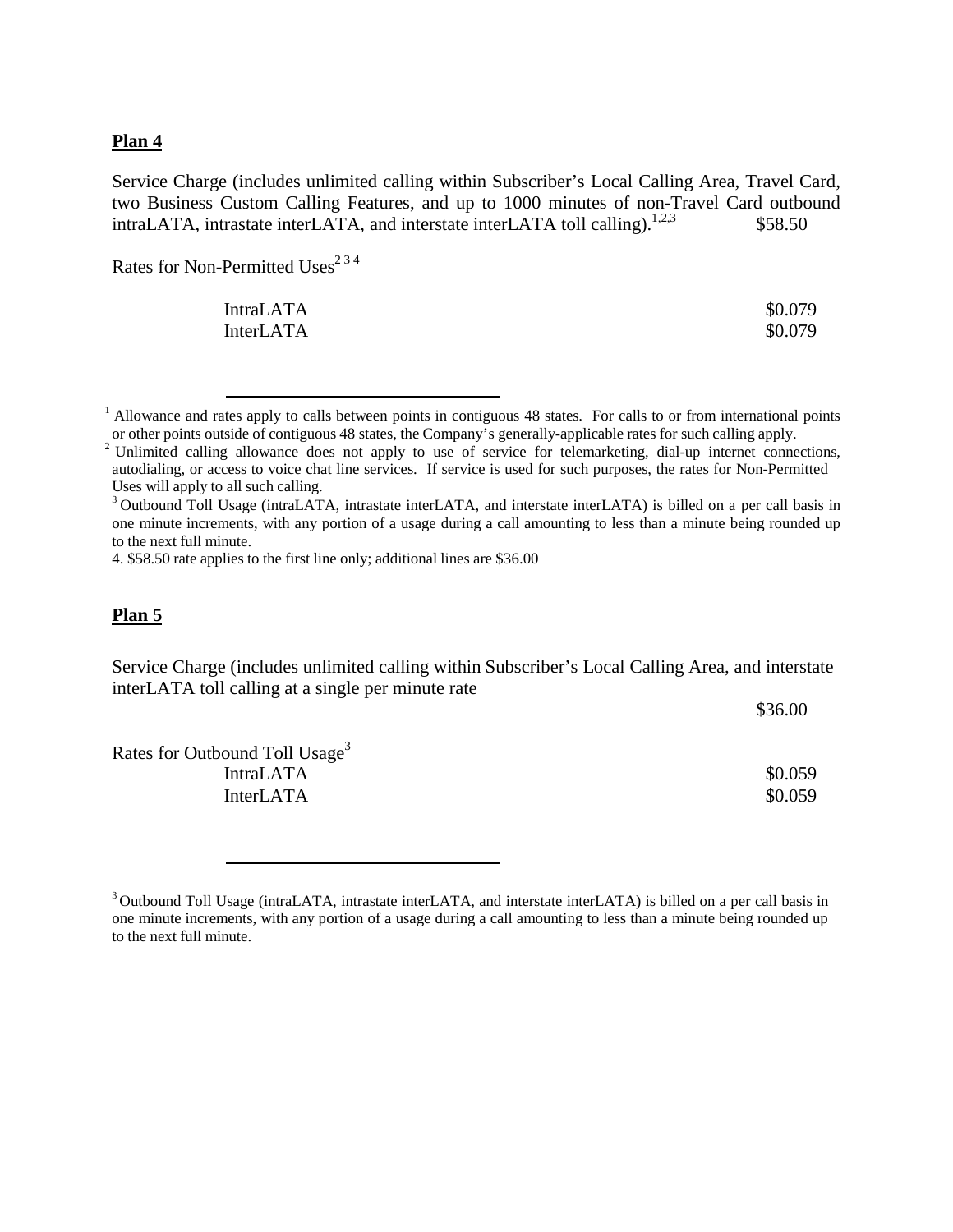## **Travel Cards**

Travel Card usage is billed on a per call basis in one minute increments, with any portion of usage during a call amounting to less than a minute being rounded up to the next full minute.

Rates apply to calls between points in contiguous 48 states. For calls to or from international points or other points outside of contiguous 48 states, the Company's generally-applicable rates for such calling apply.

Rates

| Per minute<br>Access Fee, per call     | \$0.129<br>\$0.650 |
|----------------------------------------|--------------------|
| <b>Non-Recurring Charges</b>           |                    |
| Installation Fee, first new line       | \$49.99            |
| Installation Fee, per each new feature | \$7.95             |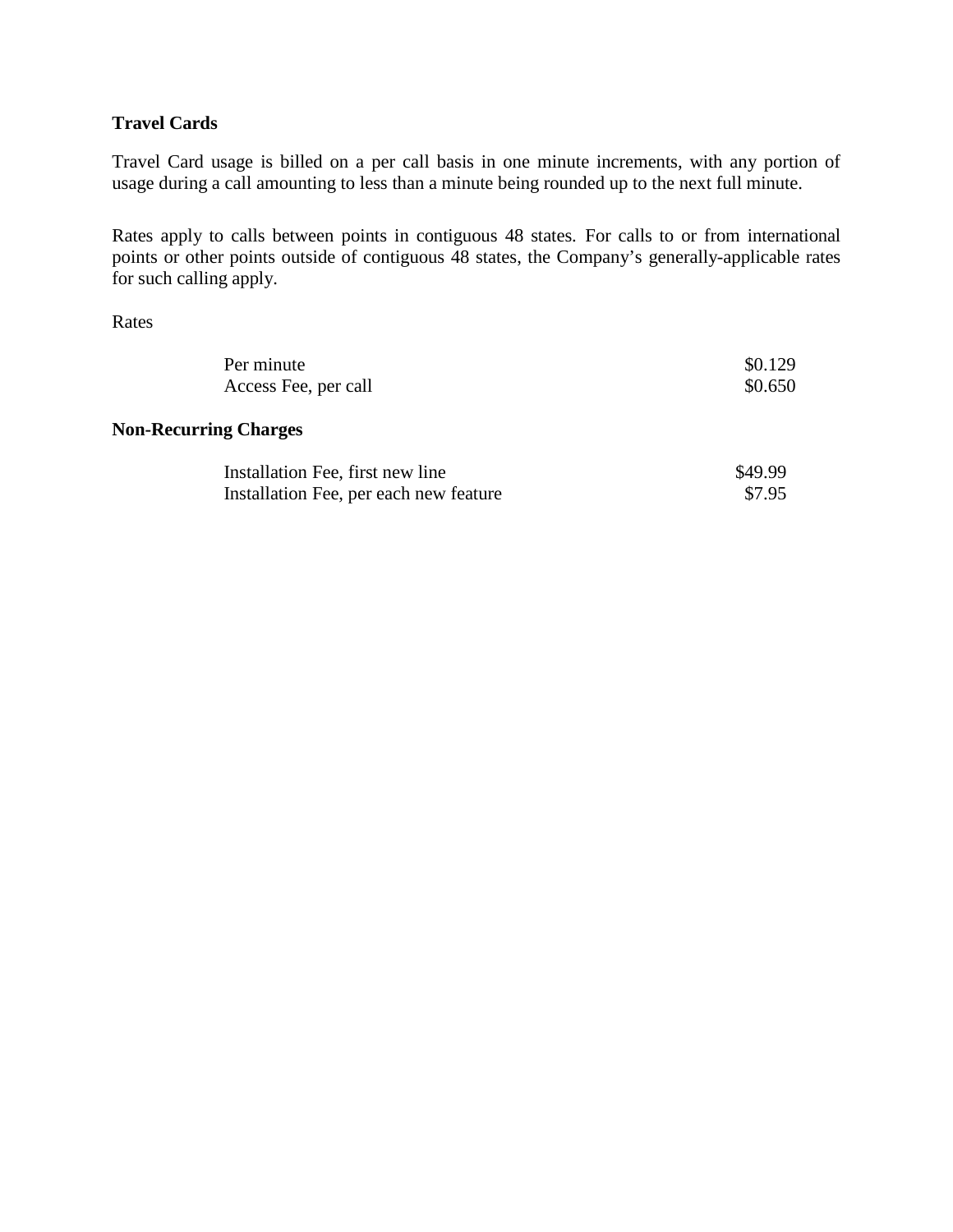# **Business Custom Calling Features**

|                                                    | Per Use | <b>Per Month</b> |
|----------------------------------------------------|---------|------------------|
| Anonymous Call Rejection                           |         | \$5.50           |
| <b>Billed Number Screening/Toll Restriction</b>    |         | No Charge        |
| <b>Business Complete-A-Call</b>                    |         | No Charge        |
| Call Forwarding Busy Line/Alternate Answer         |         | \$5.50           |
| Call Forwarding Busy Line/Don't Answer Expanded    |         | \$5.50           |
| Call Forwarding Busy Line/Don't Answer IntraOffice |         | \$5.50           |
| <b>Call Forwarding Customer Programmable</b>       |         | \$5.50           |
| Call Forwarding Don't Answer/Alternate Answer      |         | \$5.50           |
| <b>Call Forwarding Variable</b>                    |         | \$5.50           |
| Call Hold                                          |         | \$1.95           |
| <b>Call Park</b>                                   |         | \$1.95           |
| Call Pickup                                        |         | \$1.95           |
| Call Queueing                                      |         | \$19.95          |
| <b>Call Rejection</b>                              |         | \$5.50           |
| Call Routing-Business only                         |         | \$9.95           |
| Call Routing to Number- Business only              |         | \$12.00          |
| Call Trace                                         |         | \$5.50           |
| <b>Call Trace Blocking</b>                         |         | No Charge        |
| Call Transfer                                      |         | \$5.50           |
| Call Waiting                                       |         | \$5.50           |
| Call Waiting ID                                    |         | \$5.50           |
| Caller ID                                          |         | \$5.50           |
| Caller ID Blocking                                 |         | \$5.50           |
| Caller ID with Privacy Blocker                     |         | \$10.95          |
| <b>Carrier Access Code Blocking</b>                |         | No Charge        |
| Complete Call, per use                             | \$1.50  |                  |
| Continuous Redial, per use                         | \$0.50  |                  |
| <b>Continuous Redial Blocking</b>                  |         | No Charge        |
| <b>Custom Number Services</b>                      |         | \$300.00         |
| Custom-Net                                         |         | No Charge        |
| <b>Custom Ringing Service</b>                      |         | \$5.50           |
| Dial Call Waiting/Distinctive Alert                |         | \$5.50           |
| Dial Lock Out                                      |         | \$4.95           |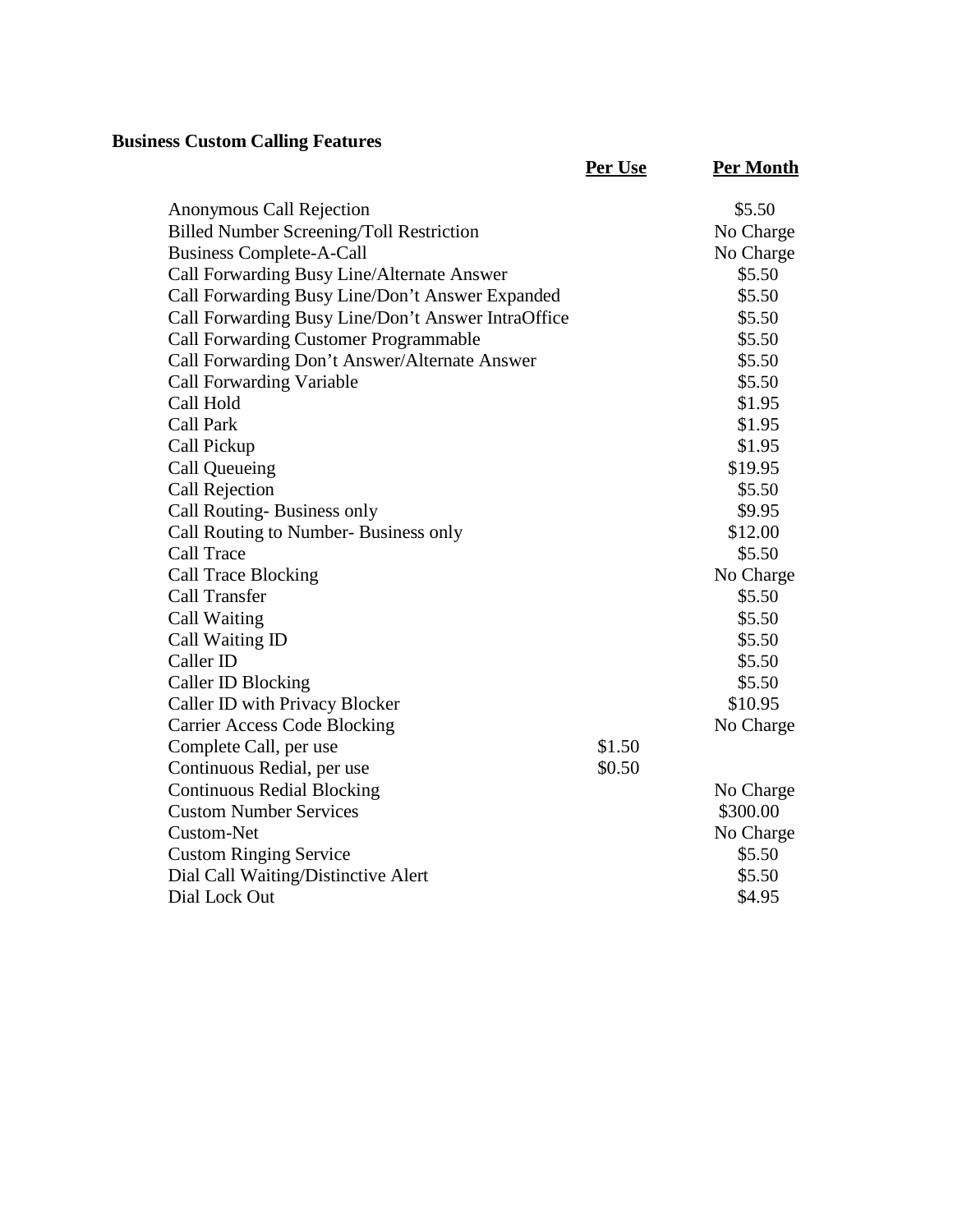# **Business Custom Calling Features, Continued**

|                                             | Per Use | <b>Per Month</b> |
|---------------------------------------------|---------|------------------|
| Directed Call Pickup                        |         | \$1.95           |
| Do Not Disturb                              |         | \$4.95           |
| Easy Access                                 |         | \$1.95           |
| <b>Extension Mailbox</b>                    |         | \$6.95           |
| <b>International Blocking</b>               |         | No Charge        |
| Last Call Return, per use                   | \$0.65  |                  |
| Last Call Return Blocking                   |         | No Charge        |
| Listen Only Mailbox- Business only          |         | \$19.95          |
| <b>Long Distance Restriction</b>            |         | No Charge        |
| <b>Message Waiting Indication-Business</b>  |         | No Charge        |
| Multi-Line Hunting                          |         | \$5.50           |
| <b>One Number Service</b>                   |         | \$4.95           |
| Pay Per Call Restriction                    |         | No Charge        |
| Remote Access Forwarding (Call Following)   |         | \$5.95           |
| Route to Other Number- Business only        |         | \$12.00          |
| Remote Call Forward (Market Expansion Line) |         | \$16.00          |
| <b>Scheduled Forwarding</b>                 |         | \$6.95           |
| Scheduled Greetings-Business only           |         | \$6.95           |
| <b>Security Screening</b>                   |         | \$5.50           |
| <b>Selective Call Forwarding</b>            |         | \$5.50           |
| <b>Selective Call Waiting</b>               |         | \$6.50           |
| <b>Series Hunting</b>                       |         | \$5.50           |
| Speed Calling#                              |         | \$5.50           |
| <b>Talking Call Waiting</b>                 |         | \$5.50           |
| Three Way Calling                           |         | \$5.50           |
| Three Way Calling Blocking                  |         | No Charge        |
| <b>Transfer Mailbox</b>                     |         | No Charge        |
| Voice Mail Mailbox-Standard #               |         | \$12.95          |
| Voice Mail Box Gold #                       |         | \$14.95          |
| <b>Voice Mail Box Premier</b>               |         | \$15.95          |

<span id="page-5-0"></span><sup>#</sup> Deregulated service.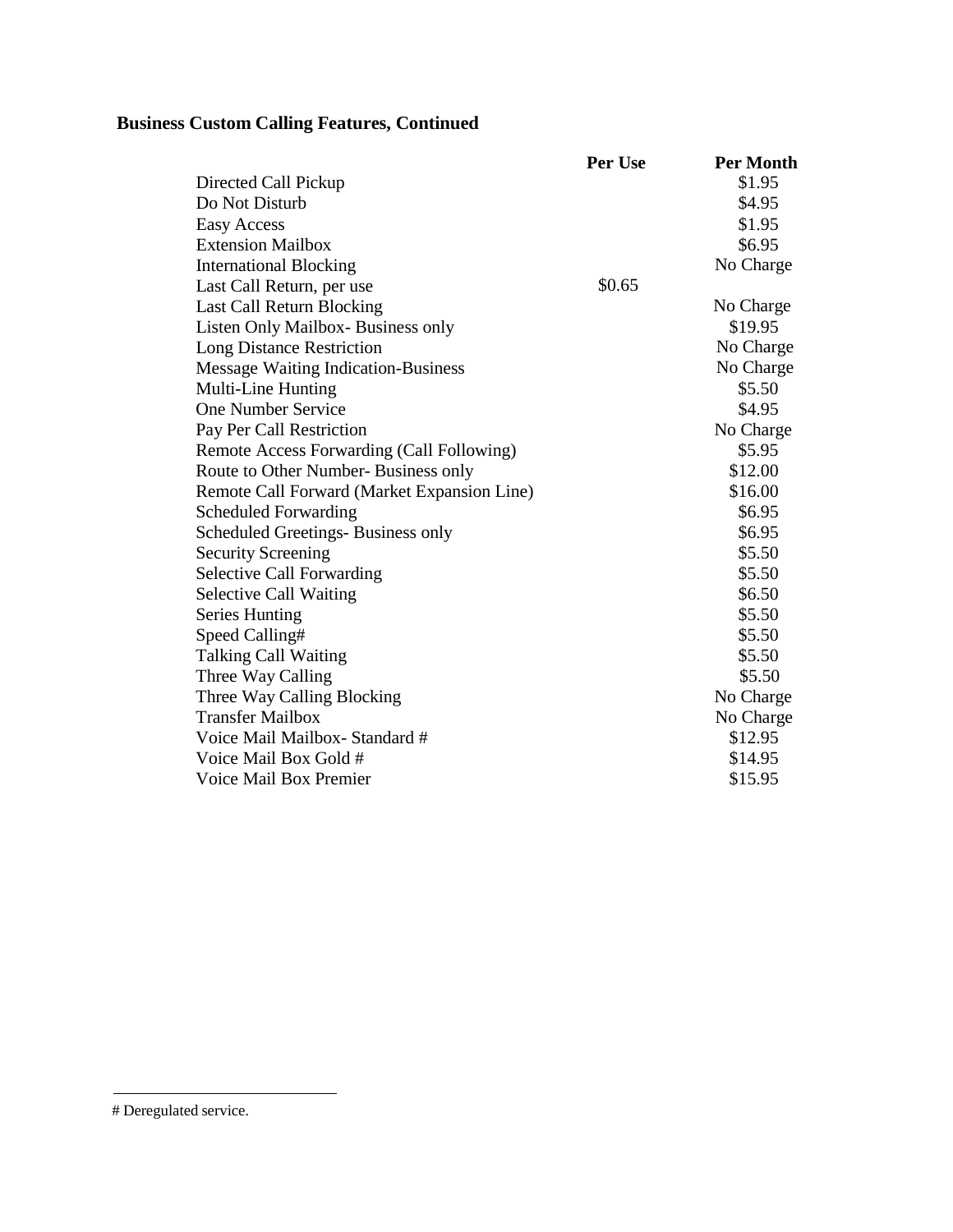## **Additional Charges**

The following charges are assessed per line or trunk, per order:

|                                           | $Non-$        | Monthly         |
|-------------------------------------------|---------------|-----------------|
|                                           | Recurring Cha | Rate            |
| <b>PIC Change Charge</b>                  | \$8.26        | N/C             |
| Move Order                                | \$49.99       | N/C             |
| <b>Telephone Number Change</b>            | \$49.99       | N/C             |
| Reactivate Suspended Service, per billing | \$49.99       | N/C             |
| telephone number                          |               |                 |
| Reinstate from Disconnected Service, per  | \$49.99       | N/C             |
| line                                      |               |                 |
| Late Fee                                  | N/A           | 1.5% of account |
|                                           |               | balance         |
| <b>Check Fee</b>                          | \$25.00       | N/A             |

## **DIRECTORY LISTINGS; DISTRIBUTION OF DIRECTORIES**

The Company does not publish a directory or provide other similar listings of its Subscribers. The Company will arrange for Subscribers, other than Subscribers requesting non-published service, to be listed in the directories and directory assistance records of the ILEC serving the area where the Customer's premises is located. Except as provided below, such listings will be charged in accordance with the ILEC's listing service Price List schedule, subject to availability of such listing services to Company's Subscribers. The Company hereby concurs in such schedules on file with the Commission that are current and effective as of the effective date of this Price List sheet. Except as provided below, subscribers are responsible for payment of all rates and compliance with all terms and conditions set forth in such schedules.

| Listing Fee                        |        |
|------------------------------------|--------|
| Per initial listing (per month)    | \$5.50 |
| Per additional listing (per month) | \$5.50 |

## **NON-PUBLISHED SERVICE**

At the request of the Subscriber, the Subscriber's name, address, and telephone number will not be listed in any directory or directory assistance records available to the public, except that the number may be included in reference listings. However, such information, along with call forwarding information from such numbers, will be released in response to legal process or to certain authorized governmental agencies.

| Nonpublished Service Charge (per month, per line) | \$5.50 |
|---------------------------------------------------|--------|
|                                                   |        |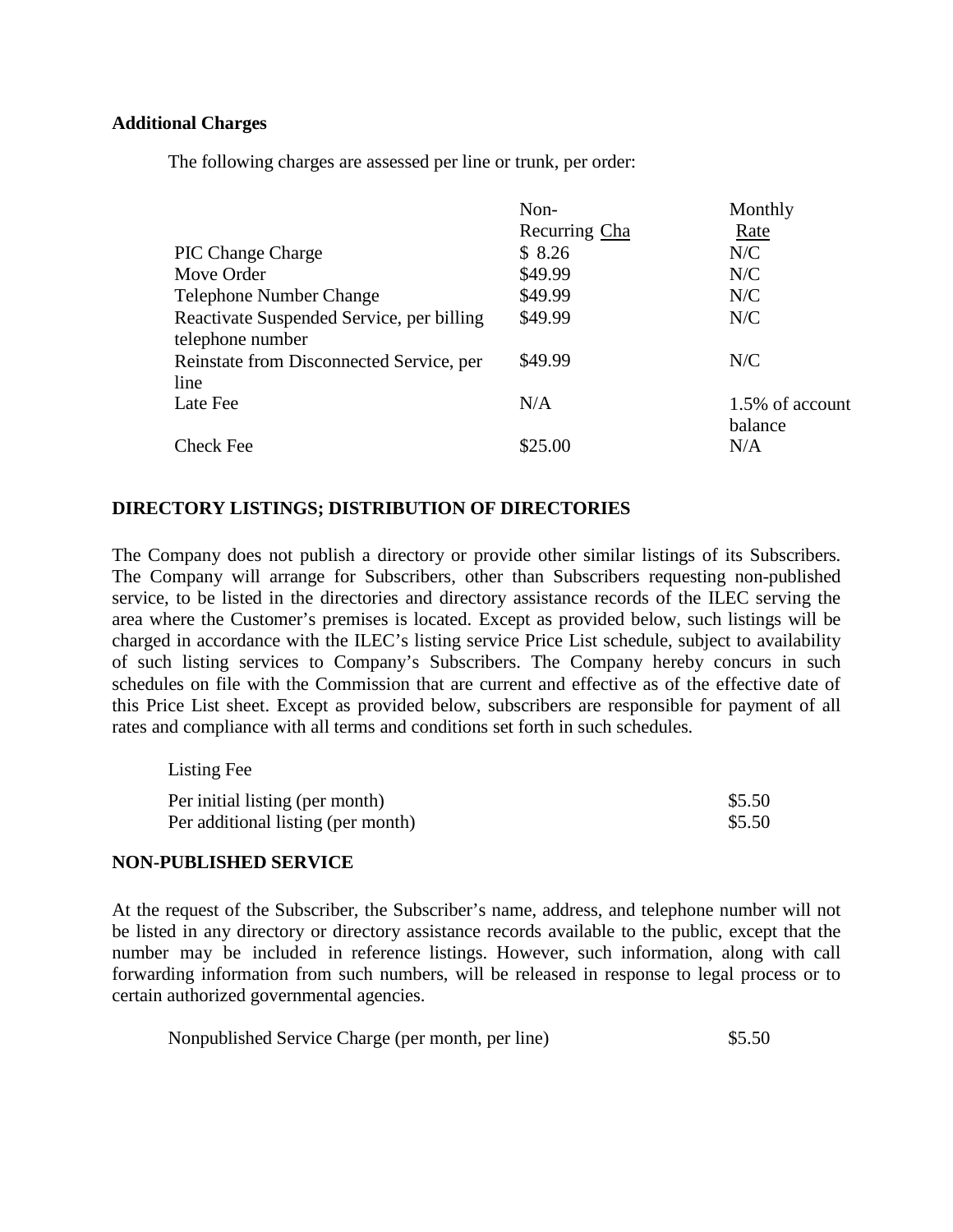### **DIRECTORY SERVICES AND LISTING**

Users of the company's calling services (excluding toll-free services) may obtain assistance in determining telephone numbers by calling the Directory Assistance operator. Each number requested is charged for as shown below. Requests for information other than telephone numbers will be charged the same rate as shown for the applicable request for telephone numbers. Call completion may be provided without additional charge for calls within the LATA. However, intraLATA long distance or local message charges apply if applicable. Call completion is provided on Public Access Lines where facilities permit.

A Directory Assistance call charged to a calling card or to a third number will be billed the appropriate operator charge, as specified in this Price List, plus the charge for Directory Assistance. Non-published telephone numbers are not available from the Directory Assistance service. Directory Assistance charges are waived for Customers who have documented that they are blind or sight impaired to the Company.

| Directory Assistance, per call | \$1.75 |
|--------------------------------|--------|
|--------------------------------|--------|

Directory Listing

| Per Call<br>Non-listed Number<br><b>Additional Directory Listing</b>                                                 | \$0.99<br>\$0.99<br>\$5.50 |
|----------------------------------------------------------------------------------------------------------------------|----------------------------|
| <b>OPERATOR ASSISTANCE</b>                                                                                           |                            |
| Basic Operator (operator handled, sent-paid station-to-station service, per call                                     | \$2.00                     |
| Operator Station (consumer dialed $0+$ ) collect, billed to third<br>number, coin call, or billed to a calling card: | \$3.19                     |
| Operator Station (operator dialed 0-) collect, billed to third<br>number, coin call, or billed to a calling card:    | \$4.78                     |
| Person-to-Person (consumer dialed 0+ and operator dialed<br>0-) billed to a calling card:                            | \$5.73                     |
| Person-to-person (consumer dialed $0+$ ) collect, billed to third<br>number, or coin call:                           | \$5.73                     |
| Person-to-person (operator dialed 0-) collect, billed to third<br>number, or coin call:                              | \$7.34                     |
| Busy Line Verification (BLV) and Emergency Interrupt (BLV/I)                                                         |                            |
| BLV, per call                                                                                                        | \$5.00                     |
| $BLV/1$ , per call                                                                                                   | \$7.50                     |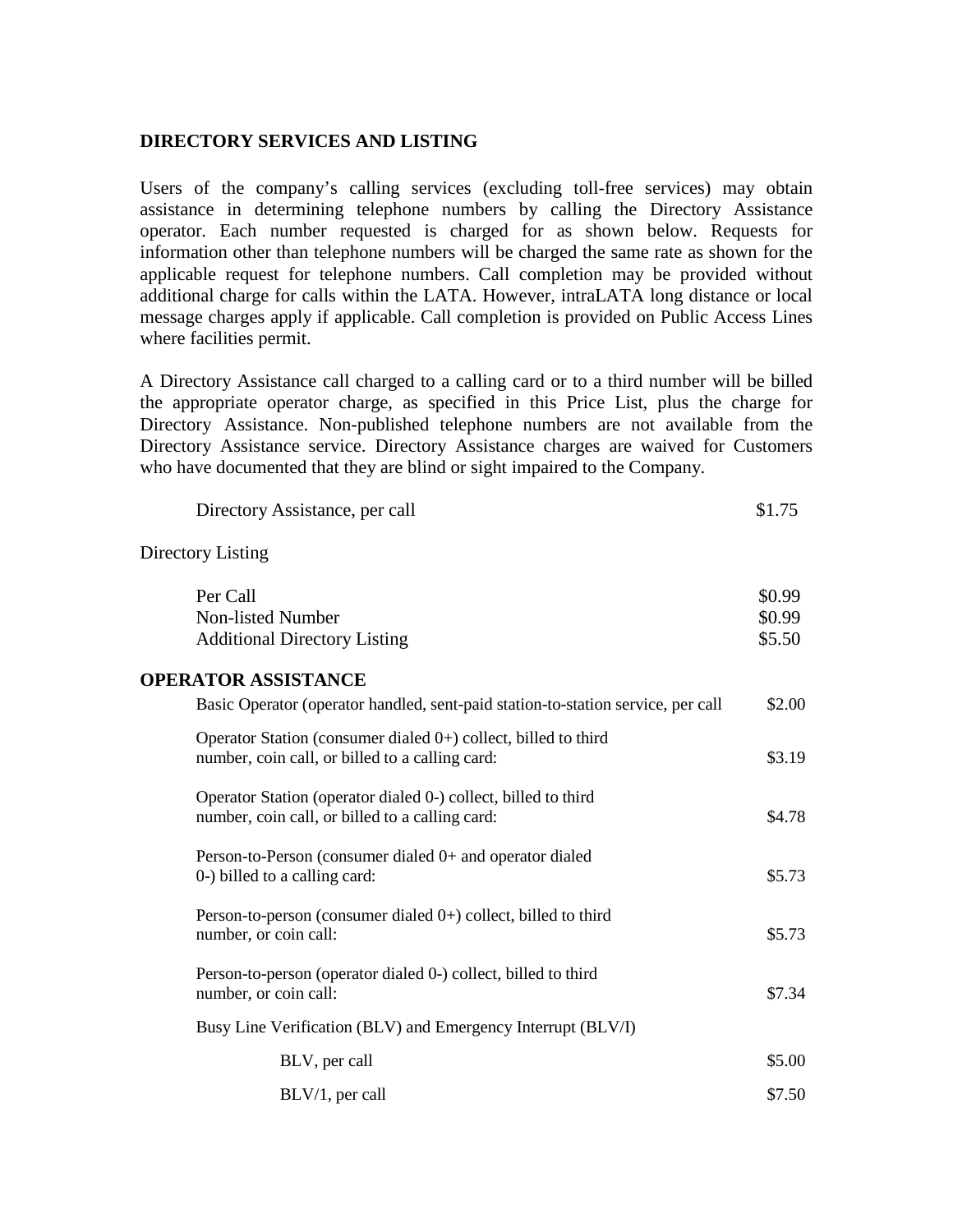#### **PAY BY PHONE FEE**

A Pay by Phone Fee applies to calls made by credit card over the telephone

Pay by Phone Fee, per call \$1.00

#### **900/976 BLOCKING**

The Company will, upon a Subscriber's request and where technically feasible, block calls placed from the Subscriber's telephone to intrastate 976 numbers and intrastate or interstate 900 numbers, whether directly dialed or placed through operator assisted service provided by the Company's operators. Call Blocking and Remove Call Blocking charges apply as specified below. At central offices where per-line blocking is not technically feasible, all calls to 976 and 900 numbers will be blocked.

The Company may block calls placed from a Subscriber's telephone to intrastate 976 numbers and intrastate or interstate 900 numbers if the Subscriber fails or refuses to pay any charges billed by the Company for calls to such numbers, except for any charges for which adjustments have been granted. Call Blocking and Remove Call Blocking charges apply as specified below.

The Company may block calls placed from a Subscriber's telephone to intrastate 976 numbers and intrastate or interstate 900 numbers if the accrued, unpaid charges to be billed by the Company for calls to such numbers at any time exceeds \$150 and the Company is unable to contact the Subscriber to assure the Subscriber's agreement to pay for such calls. Call Blocking and Remove Call Blocking charges will not apply.

**Rates** 

| Call Blocking, per line, per order        | \$5.00 |
|-------------------------------------------|--------|
| Remove Call Blocking, per line, per order | \$5.00 |

## **PROMOTIONS**

The Company may, from time to time, offer Services in this Price List at special promotional rates and/or terms. Such promotional arrangements shall be filed with the Commission when so required. All rates and terms contained in this Price List shall continue to apply unless specifically addressed in the promotional agreements.

## **INDIVIDUAL CASE BASIS ARRANGEMENTS**

When the Company furnishes a facility or Service for which a rate or charge is not specified in the Company's rate schedule, or when the Company offers rates or charges which may vary from Price List arrangements, rates and charges will be determined on an Individual Case Basis (ICB). The rates and charges for ICBs will be specified by contract between the Company and the Customer, such contract to be filed with the Public Utilities Commission of Ohio.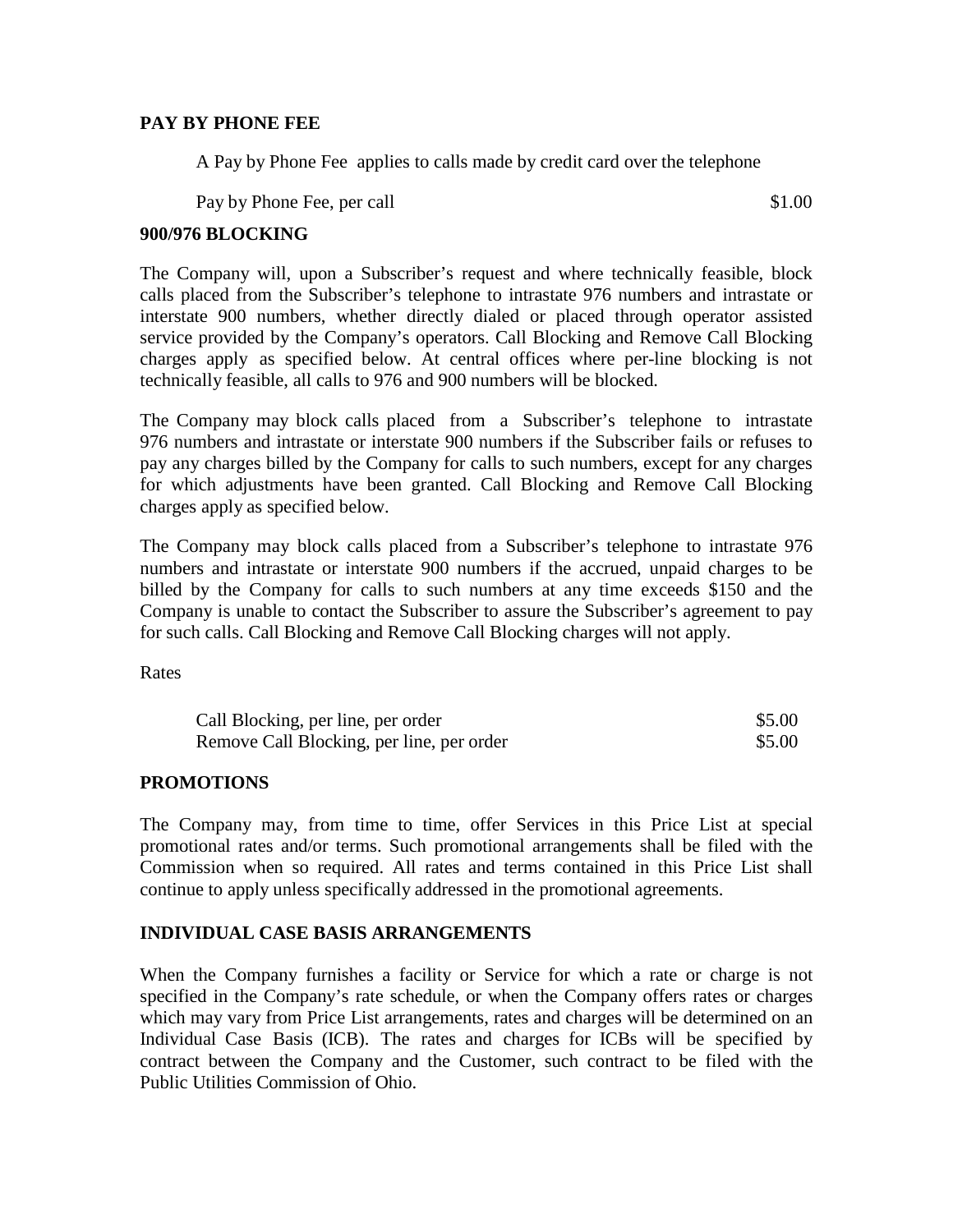## **TOLL TELECOMMUNICATIONS SERVICES**

Company provides switched access interexchange telecommunications Services, which allow a Customer to establish a communications path between two stations by using uniform dialing plans.

**Outbound "1+" Service** is a switched access Service offering outbound long distance telecommunications Services from points originating and terminating in the State of Florida. Company's **Outbound "1+" Service** is offered under a direct billing option or a local exchange carrier billing option. The local exchange carrier billing option offers the convenience of Company Service charges appearing on the Customer's presubscribed local exchange carrier bill.

**Directory Assistance** is provided by the Company's underlying carrier to Subscriber's of record. The Customer may access the underlying carrier's Directory Assistance by dialing the area code plus 555-1212. The Customer will be billed for such Service by Company, except as stated in this Tariff.

**Toll Free Service** is a switched access Service offering inbound, toll free, long distance telecommunications Services from points originating and terminating in the State of Texas. This Service enables the caller to contact the Customer without incurring toll charges, through the use of an assigned "800, 866, 877" or other designated Toll-Free Number. The Customer pays for the call. Company will participate in porting toll-free numbers only if the account balance is zero and all undisputed charges incurred as a result of the toll-free number have been paid.

**Travel Card Service** permits the caller to charge the principal presubscribed location for a call while the caller is away from the principal location. The Customer may place calls from any touch-tone phone in the United States by dialing a toll free number and entering a personal identification code, followed by the desired telephone number. Calling Card calls appear on the Customer's monthly long-distance bill.

# **PROMOTIONS**

The Company may, from time to time, offer Services in this Tariff at special promotional rates and/or terms. Such promotional arrangements shall be filed with the Commission when so required. All rates and terms contained in this Tariff shall continue to apply unless specifically addressed in the promotional agreements.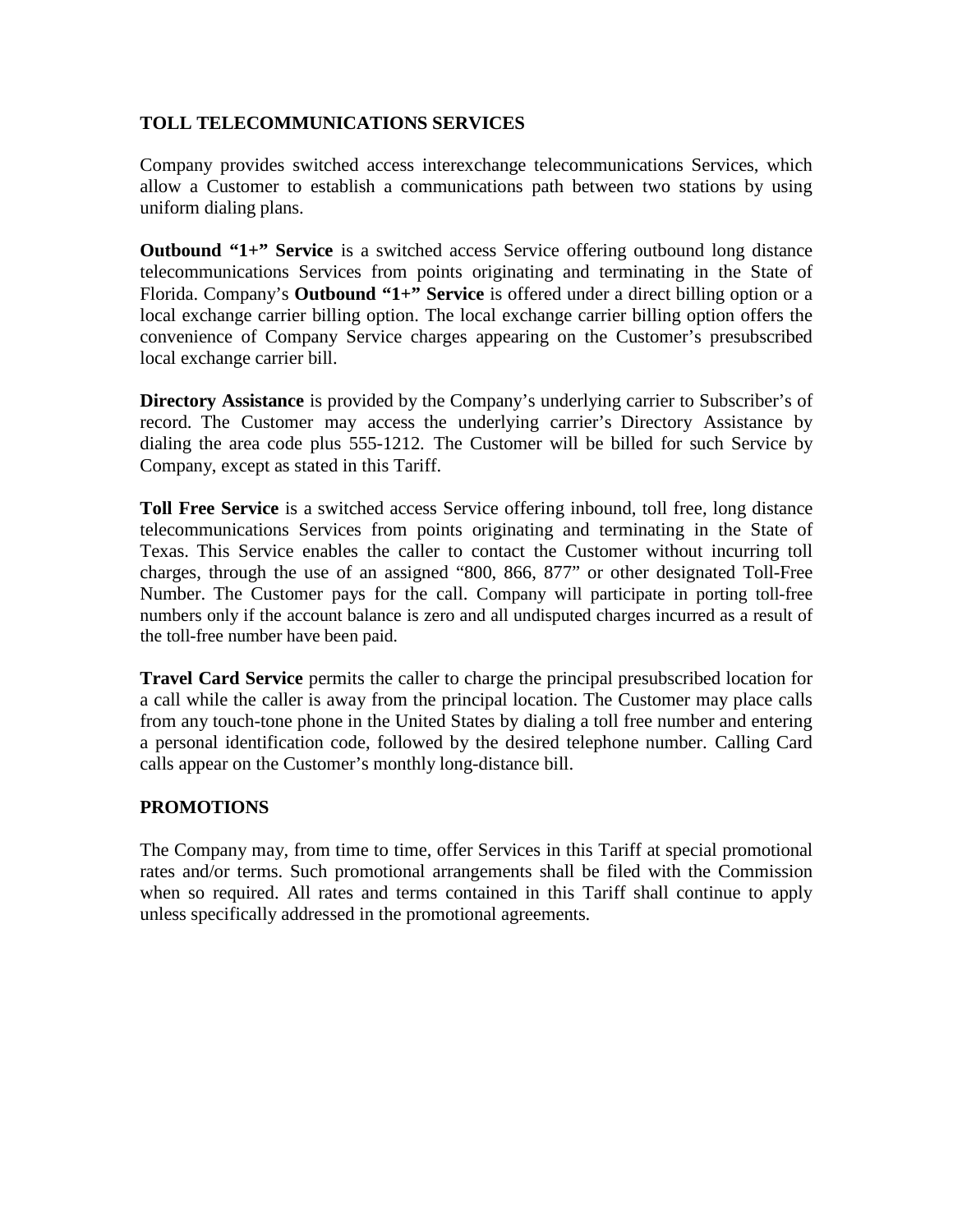# **TELPLEX COMMUNICATIONS TOLL SERVICE**

| Telplex Outbound "1+" Service, direct billing                      | <b>Per Minute</b> | <b>Per Month</b> |
|--------------------------------------------------------------------|-------------------|------------------|
| Per Account, Monthly                                               |                   | \$7.95           |
| 1 Plus Intrastate Long Distance<br>Instate IntraLATA and InterLATA | \$0.079           |                  |
| Telplex Outbound "1+" Service, local exchange carrier billing      |                   |                  |
| Per Account, Monthly                                               |                   | \$8.95           |
| 1 Plus Intrastate Long Distance                                    |                   |                  |
| Instate IntraLATA and InterLATA                                    | \$0.079           |                  |
| <b>Inbound 800 Intrastate Long Distance</b>                        |                   |                  |
| Per Toll Free Number, Monthly                                      |                   | \$2.00           |
| Intrastate InterLATA and interLATA                                 | \$0.089           |                  |
| <b>DIRECTORY ASSISTANCE</b>                                        |                   |                  |
| Directory Assistance, per call                                     |                   | \$1.35           |